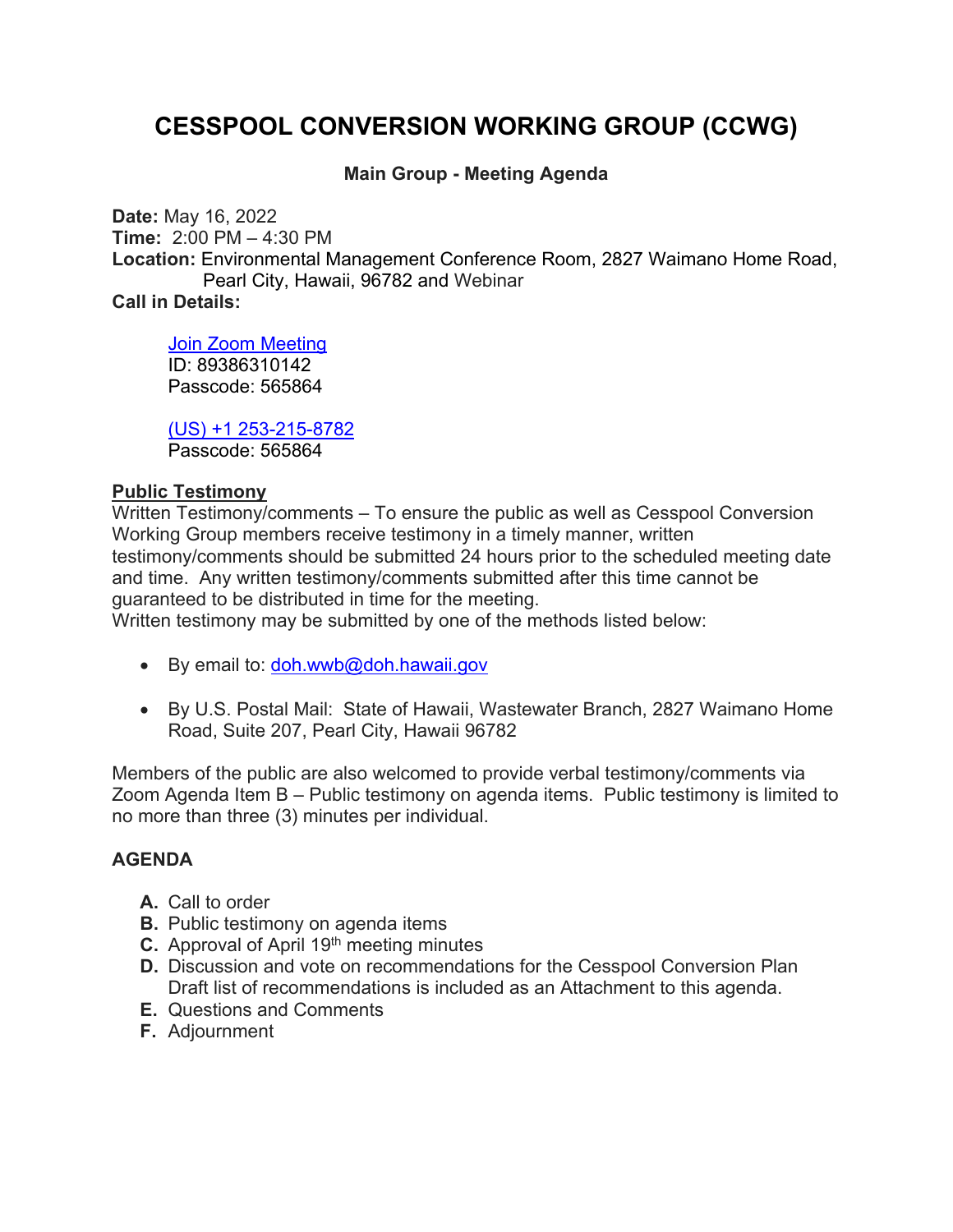Any person requiring an auxiliary aid/service or other accommodation due to a disability, please contact Sina Pruder (808) 586-4294 or <u>sina.pruder@doh.hawaii.gov</u> no later than 5 days prior to the meeting so arrangements can be made.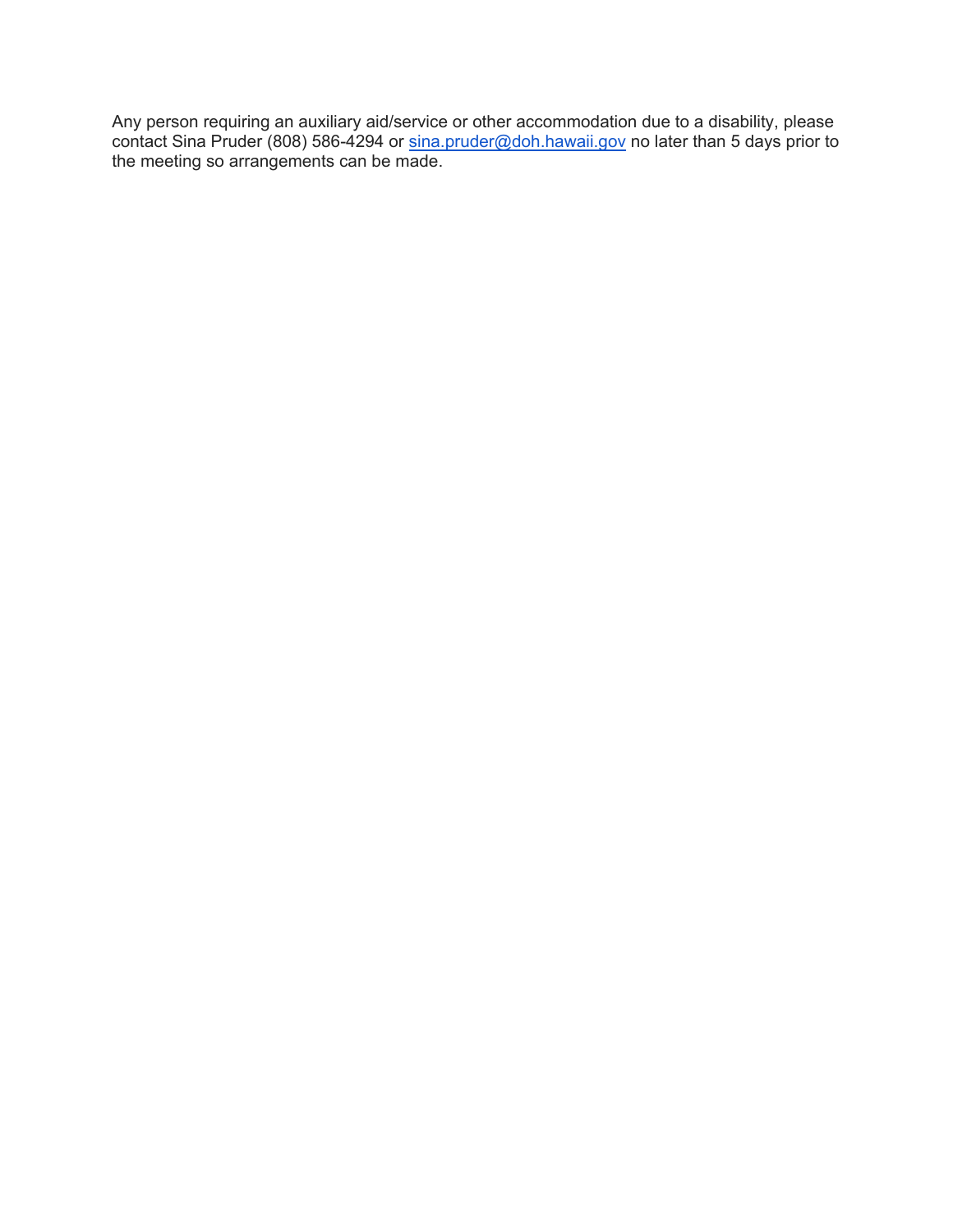#### **Specific Cesspool Conversion Working Group Recommendations 4/3/2022**

**This is in draft only, during the 4.19.2022 cesspool conversion working group meeting the group outlined the headings of each category. More discussion to come in the May meeting.**

#### **Recommendations for Cesspool Conversion Financing:**

**Fundraising**

#### **Homeowner assistance**

- 1. Allow cesspool installers to pay/finance for upgrades or connections and receive SRF funding and tax credits for each upgrade or connection.
- 2. Pursue funding opportunities and mechanisms to provide grants to low to moderate income households for cesspool conversion.
- 3. Increase General Excise Tax to cover financing for cesspool conversions and wastewater infrastructure.
- 4. Provide refundable tax credit up to \$10,000 for upgrade/connection costs for low-moderate income tax filers.
- 5. Research and develop a bill to create long-term, low-interest financing for homeowners who have bad credit or can't afford the cost of conversion similar to the Property Assessed Clean Energy Model (PACE) where debt is tied to the property, not the owner.

6.

- 7. Create a one stop shop for homeowners to check on available financing options for cesspool conversion for their specific property and financial needs.
- 8. Allocation of Federal Infrastructure Investment and Jobs Act (IIJA) funds for County's to implement cesspool conversion including options for onsite replacement, connection to sewer and creation of new utility districts with cluster systems.
- 9. Have the State authorize Counties to charge a fee of up to \$10/month to cesspool owners, with revenue going to special fund to support grants for low-moderate income upgrades/connections.
- 10. Research the creation of special assessment districts in areas with large amounts of cesspools to help fund needed wastewater infrastructure.
- 11. Have Counties identify and develop local grant, loan and financing programs to support cesspool conversion for low-moderate income households.
- 12. Identify mechanisms and increase funding to improve personnel capacity at the state level to apply for Federal loans/grants.

#### **Recommendations for Cesspool Conversion Rule Making:**

- 1. Allow cesspools to dispose gray water when non-flushing toilets are used in a home.
- 2. Research nutrient reduction rules for kitchen sink disposal water.
- 3. Evaluate and streamline the regulatory framework (HAR 11-62, Plumbing Codes) around the cesspool conversion process to make it easier to convert. Link to policy reforms.
- 4. Create groundwater quality/threshold criteria for use by DOH to evaluate and measure pollution, guide decision-makers, and inform residents when improvements are made from conversion processes.

# **Recommendations for Cesspool Conversion Public Outreach:**

- 1. Develop a public facing webpage that is easy to interact with and provides resources to homeowners and professionals in the wastewater field.
- 2. Identify funding and resources to develop a comprehensive outreach plan for cesspool conversions that educates homeowners on conversion options and resources.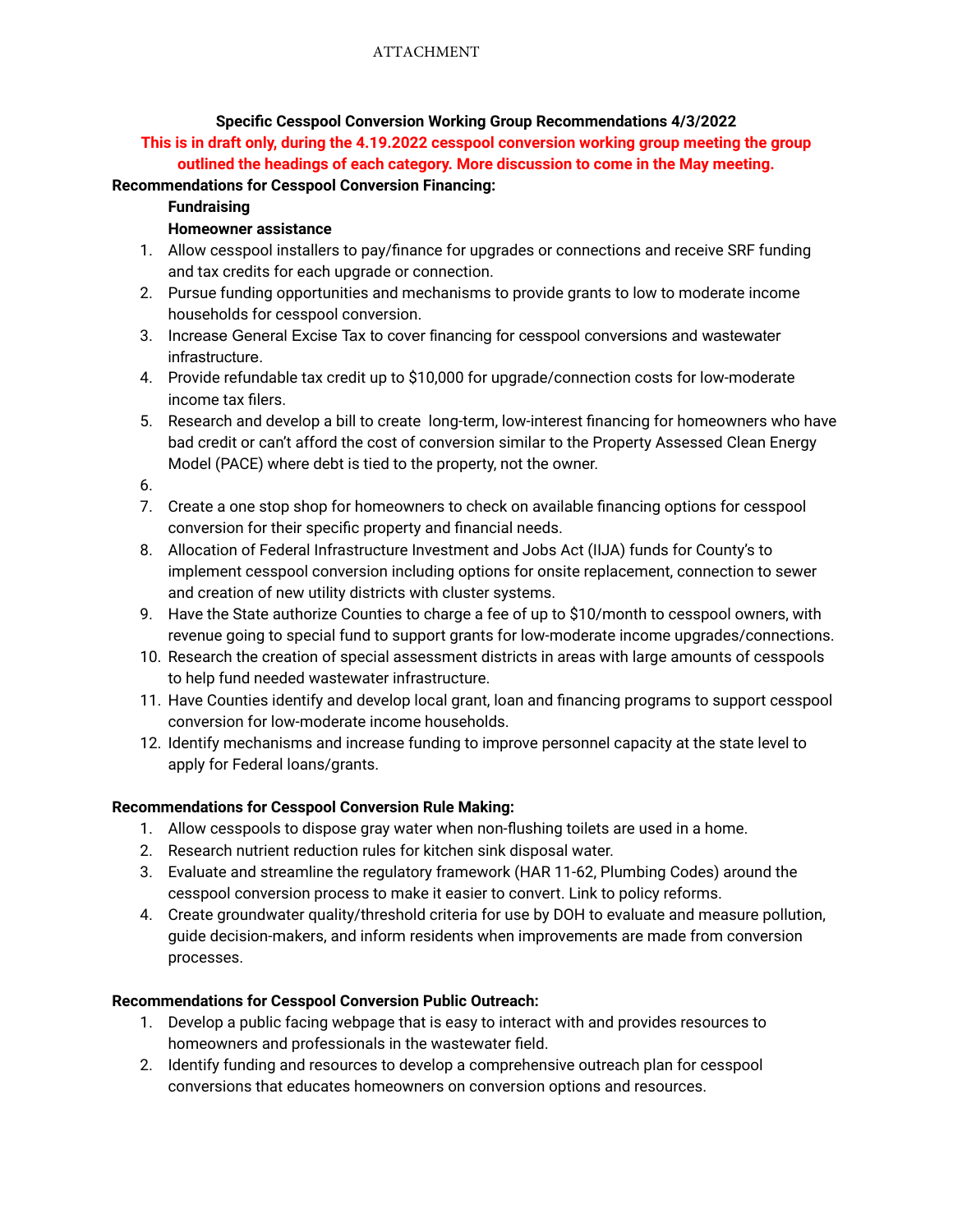- 3. Evaluate community capacity to install advanced onsite treatment systems. What knowledge, attitudes, and behaviors do they have in relation to OWTS pollution, operation and maintenance.
- 4. Explore the use of a structured decision-making (SDM) process evaluated by Babcock et al. (2019) in upcountry Maui. The SDM process is based in decision theory and risk analysis and defined as a "collaborative process for decision-making that combines analytical methods from ecology and decision science with facilitation/negotiation and social psychology to develop rigorous, inclusive, and transparent solutions."
- 5. Provide citizens education and examples of the tangible benefits realized by upgrading cesspools and reducing pollution.
- 6. Create an environmental justice and citizen involvement committee to better understand underserved community needs and develop tailored solutions.

#### **Recommendations for Cesspool Conversion Prioritization and Timeline:**

**-include 1 sentence narrative about each category - accelerate conversions, not starting at 2050, need to start now.**

#### PRIORITY ZONES

- 1. Create clear and updated timelines for cesspool conversion based upon priority zone.
- 2. Move up the deadline for cesspool conversions for a subset of the cesspools that are in the highest priority areas.

#### DATES

- 3. Update timelines for cesspool conversions with Priority 1& 2 converted by 2030 and Priority 3 by 2040.
- 4. Require by 2035 cesspool upgrade or sewer connection if located within 500 feet of shoreline, perennial stream, or wetland, or within a drinking water SWP zone, with financial assistance from State for low and moderate income (refundable tax credit and/or grants).

#### **TARGETS**

- 5. Evaluate the capacity to convert cesspools (financing, materials, contractors, designers) and set reasonable benchmarks for # cesspool conversions/year. Re-evaluate benchmarks as capacity increases over time. Example (1000 cesspools in the next 2 years, increase over time)
- 6. Upgrade x# cesspools in the next 5 years for Oahu, x for Maui over 7-10 ?...separate target for Hawaii County - need to be realistic with capacity

#### POINT OF SALE

- 7. Mandate point-of-sale cesspool conversions within a set amount of time from the property transfer.
- 8. Require a separate seller's disclosure form to disclose the existence of a cesspool (include mandate) for a real estate transactionResearch and recommend a homeowners seller's disclosure law for cesspools.

#### **Recommendations for Cesspool Conversion Technology Considerations:**

- 1. Menu of approved technologies for each property to choose from given their specific location and soil/geographic conditions.
- 2. Create an official onsite wastewater testing, training and education center in the state of Hawai'i that can serve the broader pacific region.